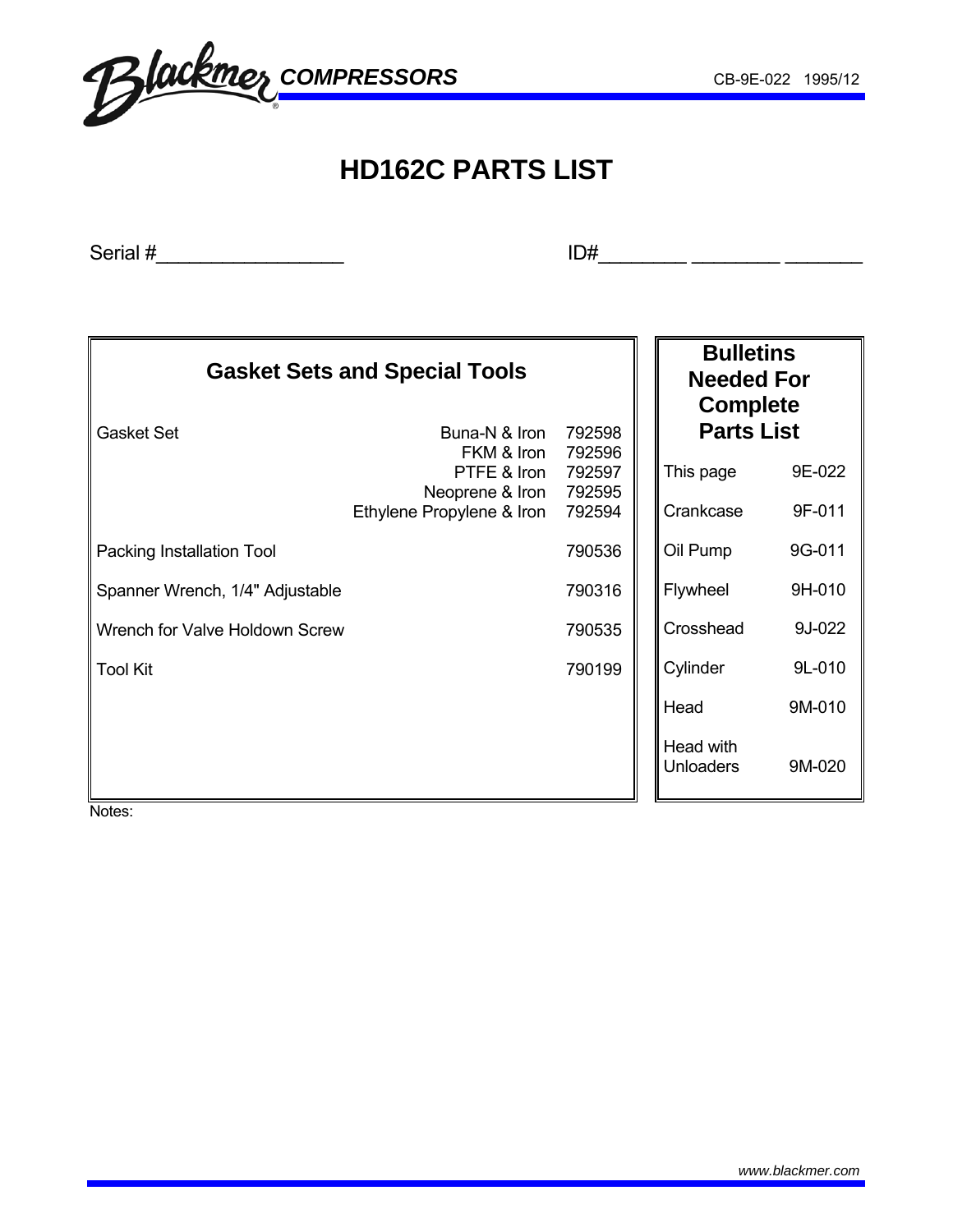

#### Crankcase Assembly: Models HD161B, HD161C, HD162B, HD162C, HD163B, HD163C, HDS162C HD172B, HD172C, HD173B, HD173C, HDL172C, HDL173C, HDS172C ISO1100

| Crankcase Assembly - with Oil Filter<br><b>Bearing Cover Plate</b><br>792100<br>20<br>1<br>Oil Seal<br>792103<br>21<br>Crankcase Assembly - no Oil Filter<br>1<br>792155<br>Bearing Adjustment Shim Kit<br>Crankcase Assembly - with Ext Shaft<br>22A<br>Oil Filter Fitting<br>30<br>Crankcase Assy - with Ext Shaft & Oil Filter<br>792171<br>1<br>Gasket - Oil Screen *<br>Crankcase<br>792102<br>60A<br>1A<br>1<br>Gasket - Oil Screen Plug *<br>2<br>Oil Intake Screen<br>792135<br>60B<br>1<br>Gasket - Inspection Plate *<br>2B<br>Oil Filter<br>794726<br>60C<br>1<br>Gasket - Bearing Carrier Assembly*<br>2C<br><b>Breather Filter</b><br>792070<br>60 <sub>D</sub><br>1<br>3<br>Gasket - Oil Pump Cover *<br>792145<br>60L<br>Oil Screen Plug<br>O-Ring - Oil Screen *<br>5A<br>Oil Pump Kit<br>61A<br>794760<br>1<br>$\overline{7}$<br>Oil Pressure Gauge<br>O-Ring - Oil Bayonet *<br>790012<br>61D<br>1<br>Oil Bayonet Assembly<br>63C<br>Capscrew - Hex Hd<br>11<br>792162<br>4<br>Capscrew - Soc Hd<br>12A<br><b>Inspection Plate</b><br>792105<br>63D<br>4<br><b>Bearing Carrier</b><br>Capscrew - Hex Hd<br>792104<br>63E<br>13A<br>4<br>793126<br>15A<br><b>Bearing Cup</b><br>$\overline{2}$<br>63U<br>Capscrew - Hex Hd<br>6<br>16<br>Elbow<br>72B<br>Crankshaft Assembly (w) 18A, 19, 96B)<br>792157<br>Crankshaft Assembly-Ext (w\ 18A, 19,96B)<br>Pipe Plug<br>792191<br>73A<br>1<br><b>Bearing Cone</b><br>$\overline{2}$<br>793142<br>Pipe Plug<br>18A<br>96A<br>1<br>Pipe Plug<br>19<br>Orifice<br>96B<br>2<br>$\overline{2}$<br>792146 | Ref | Description | Qty | Part No | Ref | Description | Qty | Part No |
|-------------------------------------------------------------------------------------------------------------------------------------------------------------------------------------------------------------------------------------------------------------------------------------------------------------------------------------------------------------------------------------------------------------------------------------------------------------------------------------------------------------------------------------------------------------------------------------------------------------------------------------------------------------------------------------------------------------------------------------------------------------------------------------------------------------------------------------------------------------------------------------------------------------------------------------------------------------------------------------------------------------------------------------------------------------------------------------------------------------------------------------------------------------------------------------------------------------------------------------------------------------------------------------------------------------------------------------------------------------------------------------------------------------------------------------------------------------------------------------------------------------------------------------------------------------------|-----|-------------|-----|---------|-----|-------------|-----|---------|
|                                                                                                                                                                                                                                                                                                                                                                                                                                                                                                                                                                                                                                                                                                                                                                                                                                                                                                                                                                                                                                                                                                                                                                                                                                                                                                                                                                                                                                                                                                                                                                   |     |             |     |         |     |             |     | 793106  |
|                                                                                                                                                                                                                                                                                                                                                                                                                                                                                                                                                                                                                                                                                                                                                                                                                                                                                                                                                                                                                                                                                                                                                                                                                                                                                                                                                                                                                                                                                                                                                                   |     |             |     |         |     |             |     | 793143  |
|                                                                                                                                                                                                                                                                                                                                                                                                                                                                                                                                                                                                                                                                                                                                                                                                                                                                                                                                                                                                                                                                                                                                                                                                                                                                                                                                                                                                                                                                                                                                                                   |     |             |     |         |     |             |     | 793133  |
|                                                                                                                                                                                                                                                                                                                                                                                                                                                                                                                                                                                                                                                                                                                                                                                                                                                                                                                                                                                                                                                                                                                                                                                                                                                                                                                                                                                                                                                                                                                                                                   |     |             |     |         |     |             |     | 794725  |
|                                                                                                                                                                                                                                                                                                                                                                                                                                                                                                                                                                                                                                                                                                                                                                                                                                                                                                                                                                                                                                                                                                                                                                                                                                                                                                                                                                                                                                                                                                                                                                   |     |             |     |         |     |             |     | 792136  |
|                                                                                                                                                                                                                                                                                                                                                                                                                                                                                                                                                                                                                                                                                                                                                                                                                                                                                                                                                                                                                                                                                                                                                                                                                                                                                                                                                                                                                                                                                                                                                                   |     |             |     |         |     |             |     | 792123  |
|                                                                                                                                                                                                                                                                                                                                                                                                                                                                                                                                                                                                                                                                                                                                                                                                                                                                                                                                                                                                                                                                                                                                                                                                                                                                                                                                                                                                                                                                                                                                                                   |     |             |     |         |     |             |     | 792122  |
|                                                                                                                                                                                                                                                                                                                                                                                                                                                                                                                                                                                                                                                                                                                                                                                                                                                                                                                                                                                                                                                                                                                                                                                                                                                                                                                                                                                                                                                                                                                                                                   |     |             |     |         |     |             |     | 792124  |
|                                                                                                                                                                                                                                                                                                                                                                                                                                                                                                                                                                                                                                                                                                                                                                                                                                                                                                                                                                                                                                                                                                                                                                                                                                                                                                                                                                                                                                                                                                                                                                   |     |             |     |         |     |             |     | 794721  |
|                                                                                                                                                                                                                                                                                                                                                                                                                                                                                                                                                                                                                                                                                                                                                                                                                                                                                                                                                                                                                                                                                                                                                                                                                                                                                                                                                                                                                                                                                                                                                                   |     |             |     |         |     |             |     | 792175  |
|                                                                                                                                                                                                                                                                                                                                                                                                                                                                                                                                                                                                                                                                                                                                                                                                                                                                                                                                                                                                                                                                                                                                                                                                                                                                                                                                                                                                                                                                                                                                                                   |     |             |     |         |     |             |     | 792174  |
|                                                                                                                                                                                                                                                                                                                                                                                                                                                                                                                                                                                                                                                                                                                                                                                                                                                                                                                                                                                                                                                                                                                                                                                                                                                                                                                                                                                                                                                                                                                                                                   |     |             |     |         |     |             |     | 793116  |
|                                                                                                                                                                                                                                                                                                                                                                                                                                                                                                                                                                                                                                                                                                                                                                                                                                                                                                                                                                                                                                                                                                                                                                                                                                                                                                                                                                                                                                                                                                                                                                   |     |             |     |         |     |             |     | 790559  |
|                                                                                                                                                                                                                                                                                                                                                                                                                                                                                                                                                                                                                                                                                                                                                                                                                                                                                                                                                                                                                                                                                                                                                                                                                                                                                                                                                                                                                                                                                                                                                                   |     |             |     |         |     |             |     | 792093  |
|                                                                                                                                                                                                                                                                                                                                                                                                                                                                                                                                                                                                                                                                                                                                                                                                                                                                                                                                                                                                                                                                                                                                                                                                                                                                                                                                                                                                                                                                                                                                                                   |     |             |     |         |     |             |     | 792093  |
|                                                                                                                                                                                                                                                                                                                                                                                                                                                                                                                                                                                                                                                                                                                                                                                                                                                                                                                                                                                                                                                                                                                                                                                                                                                                                                                                                                                                                                                                                                                                                                   |     |             |     |         |     |             |     | 790453  |
|                                                                                                                                                                                                                                                                                                                                                                                                                                                                                                                                                                                                                                                                                                                                                                                                                                                                                                                                                                                                                                                                                                                                                                                                                                                                                                                                                                                                                                                                                                                                                                   |     |             |     |         |     |             |     | 792166  |
|                                                                                                                                                                                                                                                                                                                                                                                                                                                                                                                                                                                                                                                                                                                                                                                                                                                                                                                                                                                                                                                                                                                                                                                                                                                                                                                                                                                                                                                                                                                                                                   |     |             |     |         |     |             |     | 790488  |
|                                                                                                                                                                                                                                                                                                                                                                                                                                                                                                                                                                                                                                                                                                                                                                                                                                                                                                                                                                                                                                                                                                                                                                                                                                                                                                                                                                                                                                                                                                                                                                   |     |             |     |         |     |             |     | 790309  |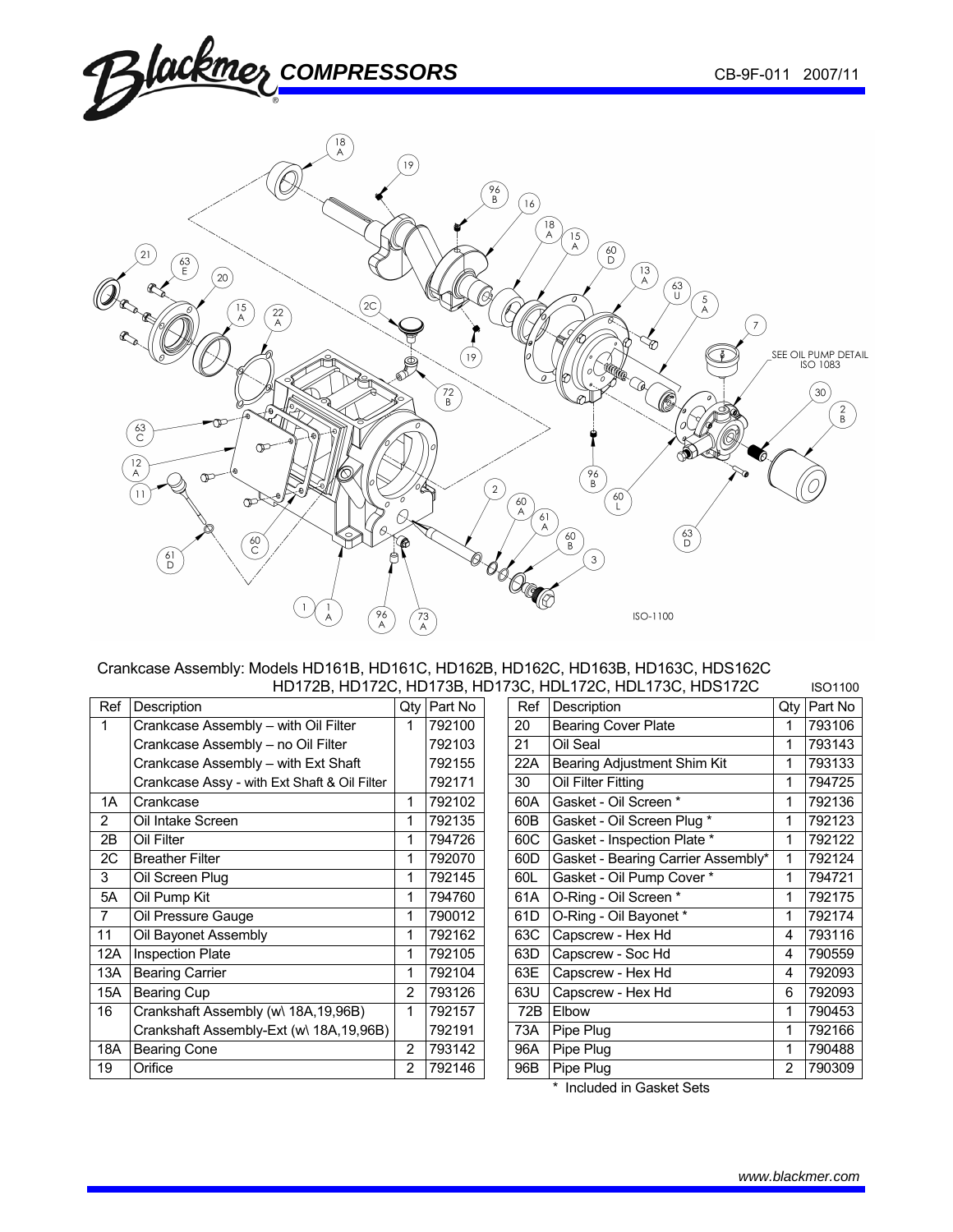14

96<br>B

63  $\mathsf{D}$ 

 $2B$ 



CONFIDENT ISO-1083  $\mathbb{Z}^2$  $\overline{A}$ **DESERVE** 96<br>B ा<br>९  $9A$ 8A 10 30

Oil Pump Detail for Models: HD161C, HD161B, HD162C, HD162B, HD163C, HD163B, HD172C, HD172B, HD173C, HD173B, HDL342B, HDL343B, HDL342C, HDL343C, HD361C, HD361B, HD362C, HD362B, HD363C, HD363B HDL362B, HDL363B, HDL362C, HDL363C, HD372C, HD372B, HDL372C, HDL372B, HD373C, HD373B, HDL373C, HDL373B, HD601B, HD602B, HD603B, HDL601B, HDL602B, HDL603B, HDL641B, HDL642B, HDL643B, HD612B, HDL612B, HD613B, HDL613B, HD942A and HDL942A **ISO1083** ISO1083

| Ref            | Description                  | Qty | Part No | Ref        | Description          |
|----------------|------------------------------|-----|---------|------------|----------------------|
| 2B             | Oil Filter                   |     | 794726  | 14         | Oil Pump Cover Ass   |
| 5A             | Oil Pump Kit (w/ 6, 9F, 60L) |     | 794760  |            | with 17A, 96B        |
| 6              | Oil Pump Cone                |     | 794750  |            | Oil Pump Cover Ass   |
| $\overline{7}$ | Oil Pressure Gauge           |     | 790012  | <b>17A</b> | Roll Pin             |
| 8A             | Oil Pressure Adj. Ball       |     | 792154  | 30         | Oil Filter Fitting   |
| <b>9A</b>      | Oil Pressure Adj. Spring     |     | 792153  | 60L        | Gasket - Oil Pump C  |
| 9F             | Oil Pump Spring              |     | 794751  | 61C        | O-Ring - Adjusting S |
| 10             | Oil Pressure Adj. Screw      |     | 792148  | 63D        | Capscrew - Soc. Hd   |
| 10A            | Locknut                      |     | 792152  | 96B        | Pipe Plug            |
|                |                              |     |         |            |                      |

| Ref            | <b>Description</b>           | Qty | <b>Part No</b> | Ref | Description                           | Qty   Part No |
|----------------|------------------------------|-----|----------------|-----|---------------------------------------|---------------|
| 2B             | Oil Filter                   |     | 794726         | 14  | Oil Pump Cover Assembly - For Filter  | 1 794764      |
| 5A             | Oil Pump Kit (w/ 6, 9F, 60L) |     | 794760         |     | with 17A, 96B                         |               |
| 6              | Oil Pump Cone                |     | 794750         |     | Oil Pump Cover Assembly - w\ 17A, 96B | 794763        |
| $\overline{7}$ | Oil Pressure Gauge           |     | 790012         | 17A | Roll Pin                              | 1 794753      |
| 8A             | Oil Pressure Adj. Ball       |     | 792154         | 30  | Oil Filter Fitting                    | 1 794725      |
| 9A             | Oil Pressure Adj. Spring     |     | 792153         | 60L | Gasket - Oil Pump Cover *             | 1 794721      |
| 9F             | Oil Pump Spring              |     | 794751         | 61C | O-Ring - Adjusting Screw *            | 1 792168      |
| 10             | Oil Pressure Adj. Screw      |     | 792148         | 63D | Capscrew - Soc. Hd                    | 4 790559      |
| 10A            | Locknut                      |     | 792152         | 96B | Pipe Plug                             | 2 790309      |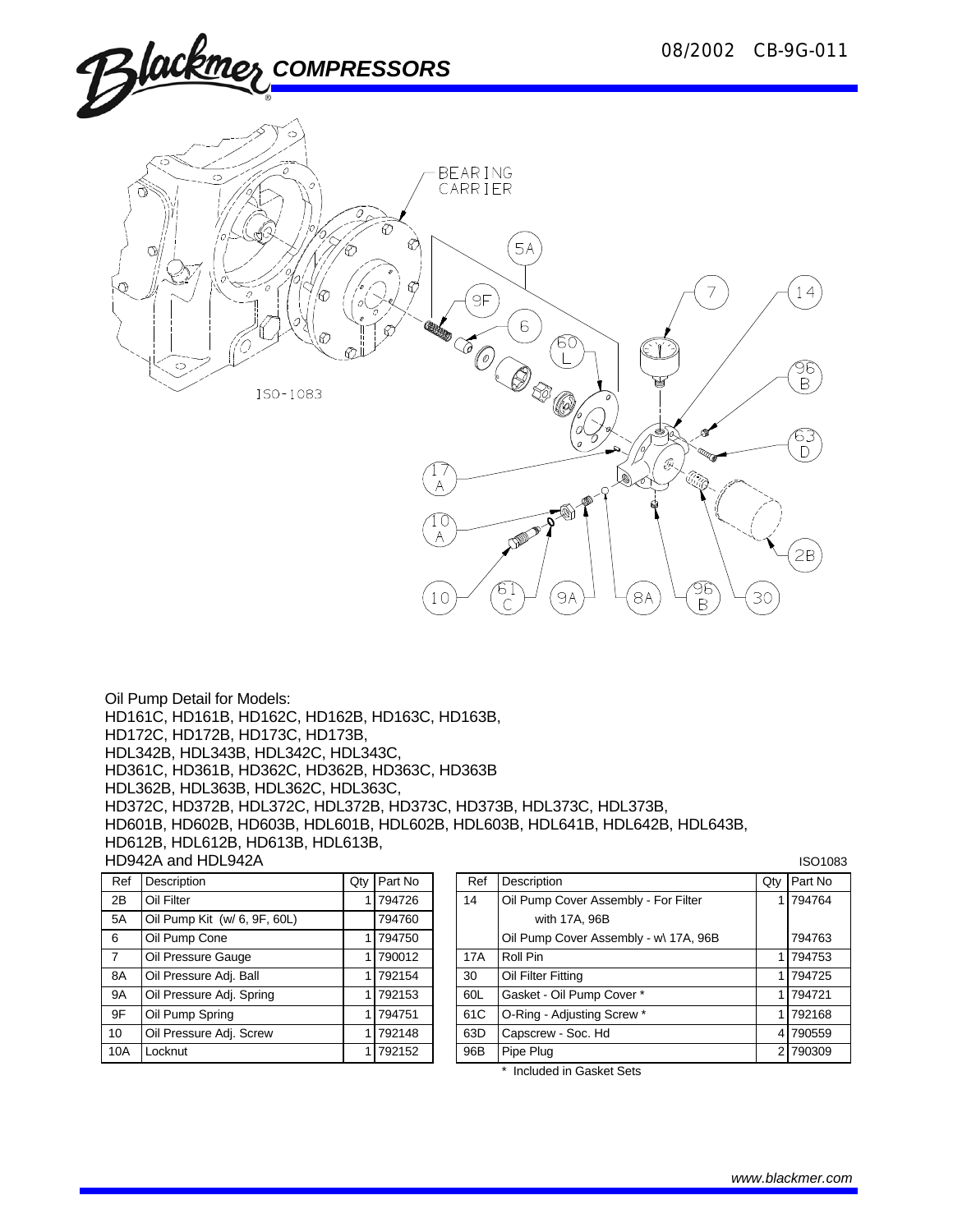



| 23  | Kev                      | 11/92167 |
|-----|--------------------------|----------|
| 55A | Hub                      | 1 790563 |
| 57  | <b>Flywheel Assembly</b> | 11792073 |
| 57A | Flywheel                 | 1 792197 |

Note: Earlier HD172C, HD172B, HD173C and HD173B air-cooled compressors had a fan fitted to the flywheel.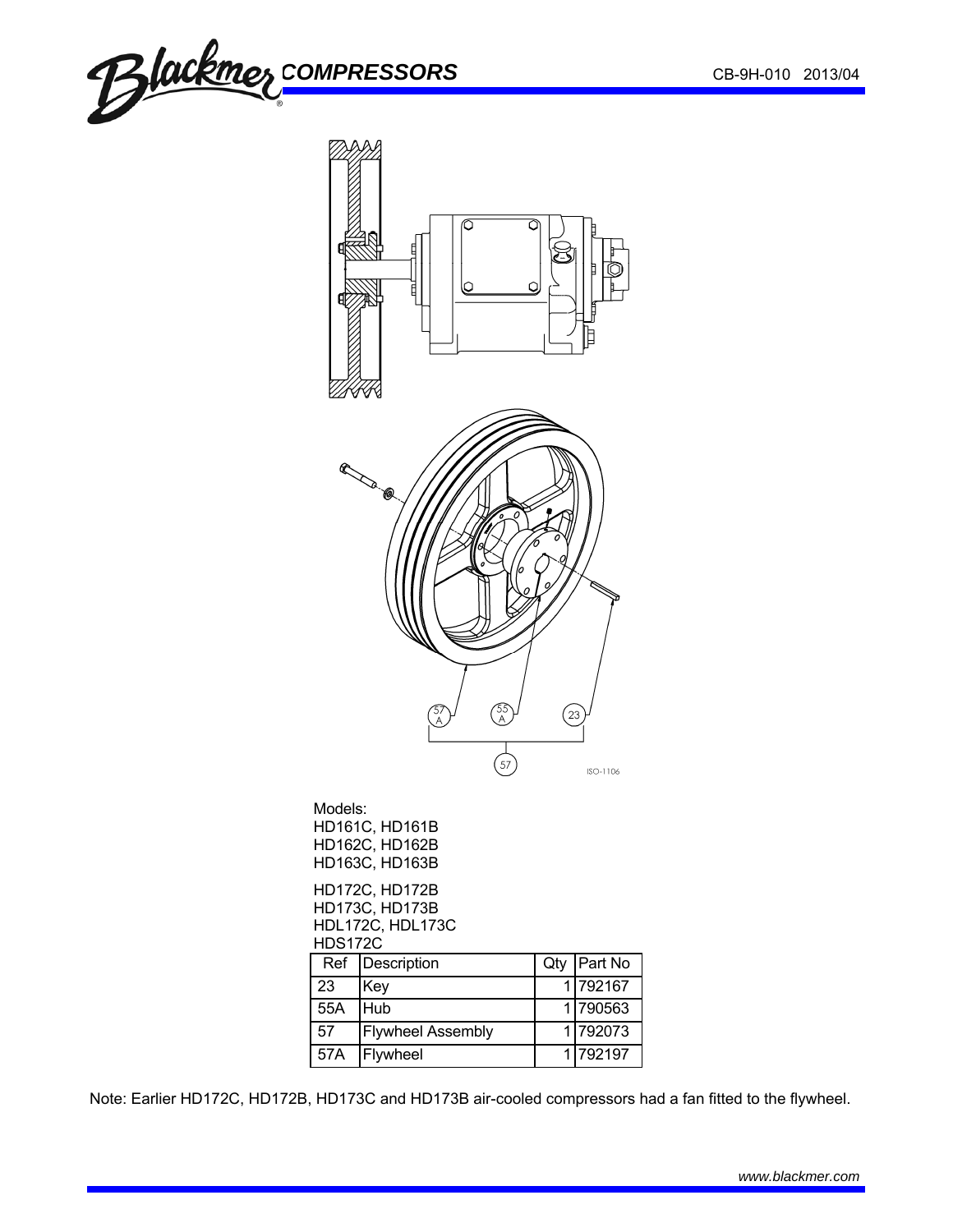

# Crosshead Assembly: HD162C, HD172C, HDL172C <br>ISO1076

| Ref | Description                    | Qty            | Part No  |
|-----|--------------------------------|----------------|----------|
| 9Β  | Packing Spring                 | 41             | 792077   |
| 12B | <b>Inspection Plate</b>        | 1              | 792017   |
| 25  | <b>Connecting Rod Assembly</b> | $\overline{2}$ | 792301   |
| 26  | <b>Connecting Rod Bearing</b>  | 2              | 792012   |
| 28  | Wrist Pin Bearing              | $\overline{2}$ | 792302   |
| 29  | Crosshead Assembly             | $\overline{2}$ | 792429   |
| 31  | <b>Wrist Pin</b>               | $\overline{2}$ | 792014   |
| 32  | Wrist Pin Plug                 | 41             | 792178   |
| 34  | <b>Crosshead Guide</b>         | 1              | 792455   |
| 35A | <b>Retainer Ring</b>           | 81             | 793404   |
| 35B | Packing Box                    |                | 2 792502 |
|     | Packing Box TNT-12             |                | 792503   |
| 35C | Packing Set                    | $\overline{4}$ | 793510   |
| 35D | Hold-down Ring                 | $\overline{2}$ | 793220   |
|     | Hold-down Ring TNT-12          |                | 792810   |
| 35E | Spacer Ring                    | 2 <sub>l</sub> | 793402   |
|     | Spacer Ring TNT-12             |                | 792821   |

| Crossilead Assembly. HD 1620, HD 1720 , HDL 1720<br>1501076 |  |        |                                                                                                                                                                     |     |                                  |             |           |
|-------------------------------------------------------------|--|--------|---------------------------------------------------------------------------------------------------------------------------------------------------------------------|-----|----------------------------------|-------------|-----------|
| Description                                                 |  |        |                                                                                                                                                                     | Ref | Description                      | Qtv         | Part No   |
| Packing Spring                                              |  |        |                                                                                                                                                                     | 60E | Gasket - Inspection Plate *      |             | 792092    |
| <b>Inspection Plate</b>                                     |  |        |                                                                                                                                                                     | 60F | Gasket - Crankcase *             |             | 792121    |
| <b>Connecting Rod Assembly</b>                              |  |        |                                                                                                                                                                     | 61G | O-Ring (Buna-N) Std *            |             | 4 792125  |
| <b>Connecting Rod Bearing</b>                               |  |        |                                                                                                                                                                     |     | O-Ring (FKM) *                   |             | 793213    |
| Wrist Pin Bearing                                           |  |        |                                                                                                                                                                     |     | O-Ring (PTFE) *                  |             | 793211    |
| <b>Crosshead Assembly</b>                                   |  |        |                                                                                                                                                                     |     | O-Ring (Neoprene) *              |             | 793215    |
| Wrist Pin                                                   |  |        |                                                                                                                                                                     |     | O-Ring (Ethylene Propylene) *    |             | 793207    |
| Wrist Pin Plug                                              |  |        |                                                                                                                                                                     | 62B | Machine Screw - Inspection Plate |             | 8 793096  |
| <b>Crosshead Guide</b>                                      |  |        |                                                                                                                                                                     | 63F | Capscrew - Hex Hd                |             | 6 792093  |
| <b>Retainer Ring</b>                                        |  |        |                                                                                                                                                                     | 64A | <b>Connecting Rod Bolt</b>       |             | 4 792006  |
| Packing Box                                                 |  |        |                                                                                                                                                                     | 67A | Washer - Packing Box             |             | 12 792087 |
| Packing Box TNT-12                                          |  | 792503 |                                                                                                                                                                     | 68A | <b>Connecting Rod Bolt Nut</b>   |             | 4 792005  |
| Packing Set                                                 |  |        |                                                                                                                                                                     | 73C |                                  |             | 6 792030  |
| Hold-down Ring                                              |  |        |                                                                                                                                                                     | 93  | Oil Deflector Ring               |             | 21793478  |
| Hold-down Ring TNT-12                                       |  | 792810 |                                                                                                                                                                     | 96  | Pipe Plug                        |             | 4 793498  |
|                                                             |  |        | Qty Part No<br>4 792077<br>792017<br>21792301<br>792012<br>21792302<br>21792429<br>2 792014<br>4 792178<br>1 792455<br>8 793404<br>21792502<br>4 793510<br>2 793220 |     |                                  | Lock Plug * |           |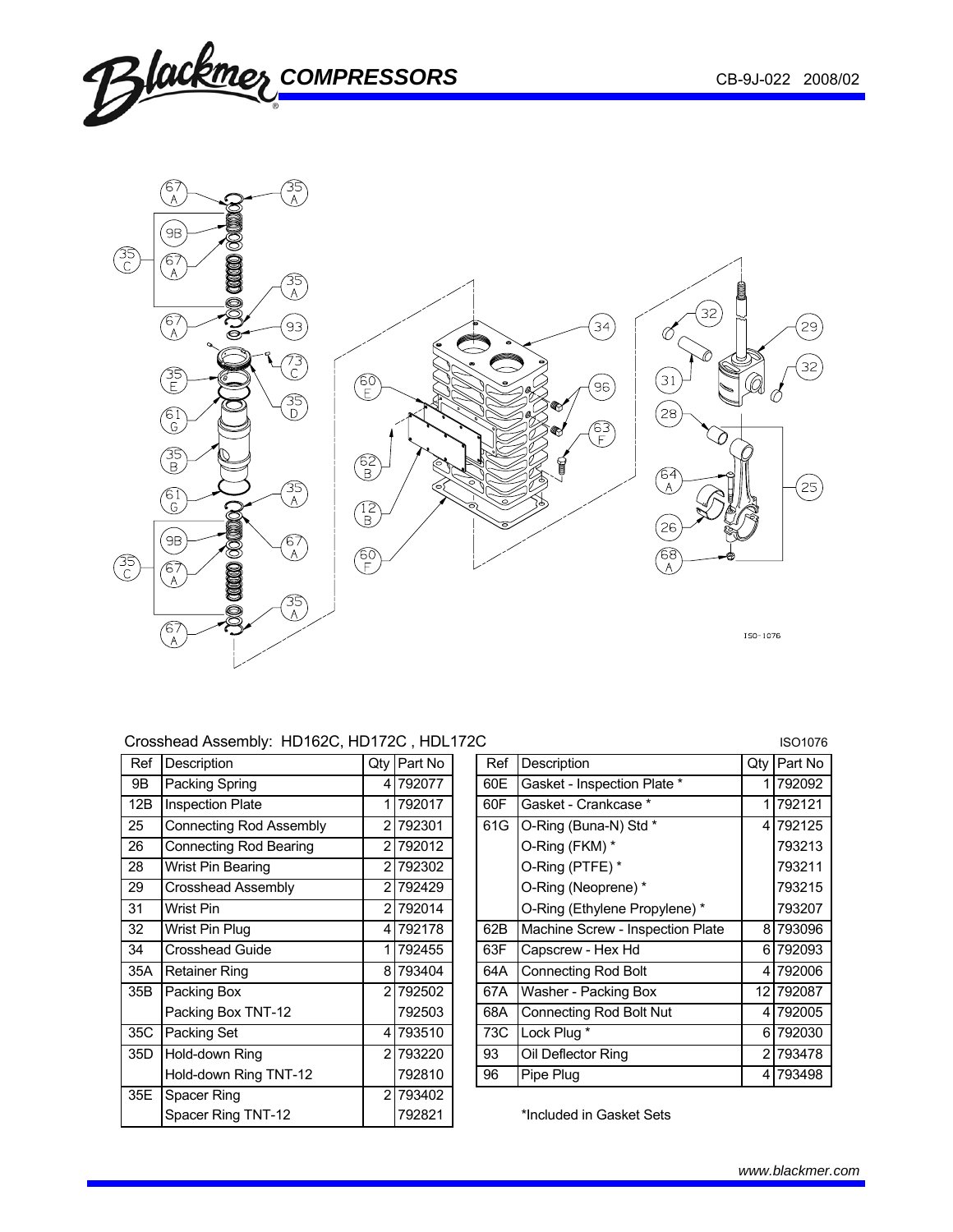



## Cylinder Assembly: Models HD161A, HD161B, HD161C, HD162B, HD162C, HD163B, HD163C ISO1036

| Ref | Description                          | Qty | Part No | Ref | Description                   | Qtv | Part No |
|-----|--------------------------------------|-----|---------|-----|-------------------------------|-----|---------|
| 22B | Piston Shim - 0.015                  | AR. | 792034  | 61L | O-Ring (Buna-N) Std *         | 2   | 792114  |
|     | Piston Shim - 0.007                  | AR. | 792050  |     | O-Ring (FKM) *                |     | 792212  |
| 36  | Cylinder                             |     | 792101  |     | O-Ring (PTFE) *               |     | 792211  |
|     | Cylinder TNT-12                      |     | 792801  |     | O-Ring (Neoprene) *           |     | 792118  |
| 39  | Piston                               | 2   | 792431  |     | O-Ring (Ethylene Propylene) * |     | 792207  |
|     | Piston TNT-12                        |     | 792807  | 63F | Capscrew - Hex Hd             | 6   | 792093  |
| 40  | Expander                             | 6   | 794615  | 67C | <b>Thrust Washer</b>          | 2   | 792033  |
| 41  | Piston Ring - Glass/Moly Filled, Std | 6   | 792420  | 69A | <b>Piston Nut</b>             | 2   | 793022  |
|     | Piston Ring - Poly Filled            |     | 792421  |     | Piston Nut TNT-12             |     | 792808  |
| 61K | O-Ring (Buna-N) Std *                | 4   | 792112  | 73C | Lock Plug *                   | 4   | 793028  |
|     | O-Ring (FKM) *                       |     | 792213  | 73D | Pipe Plug                     |     | 793498  |
|     | O-Ring (PTFE) *                      |     | 792210  |     |                               |     |         |
|     | O-Ring (Neoprene) *                  |     | 792110  |     | * Included in Gasket Sets     |     |         |
|     | O-Ring (Ethylene Propylene) *        |     | 792206  |     |                               |     |         |

|     | TU 103B. HU 103U              |                | ISO1036 |
|-----|-------------------------------|----------------|---------|
| Ref | Description                   | Qtv            | Part No |
| 61L | O-Ring (Buna-N) Std *         | $\overline{2}$ | 792114  |
|     | O-Ring (FKM) *                |                | 792212  |
|     | O-Ring (PTFE) *               |                | 792211  |
|     | O-Ring (Neoprene) *           |                | 792118  |
|     | O-Ring (Ethylene Propylene) * |                | 792207  |
| 63F | Capscrew - Hex Hd             | 6              | 792093  |
| 67C | <b>Thrust Washer</b>          | 2              | 792033  |
| 69A | Piston Nut                    | $\overline{2}$ | 793022  |
|     | Piston Nut TNT-12             |                | 792808  |
| 73C | Lock Plug *                   | 4              | 793028  |
| 73D | Pipe Plug                     |                | 793498  |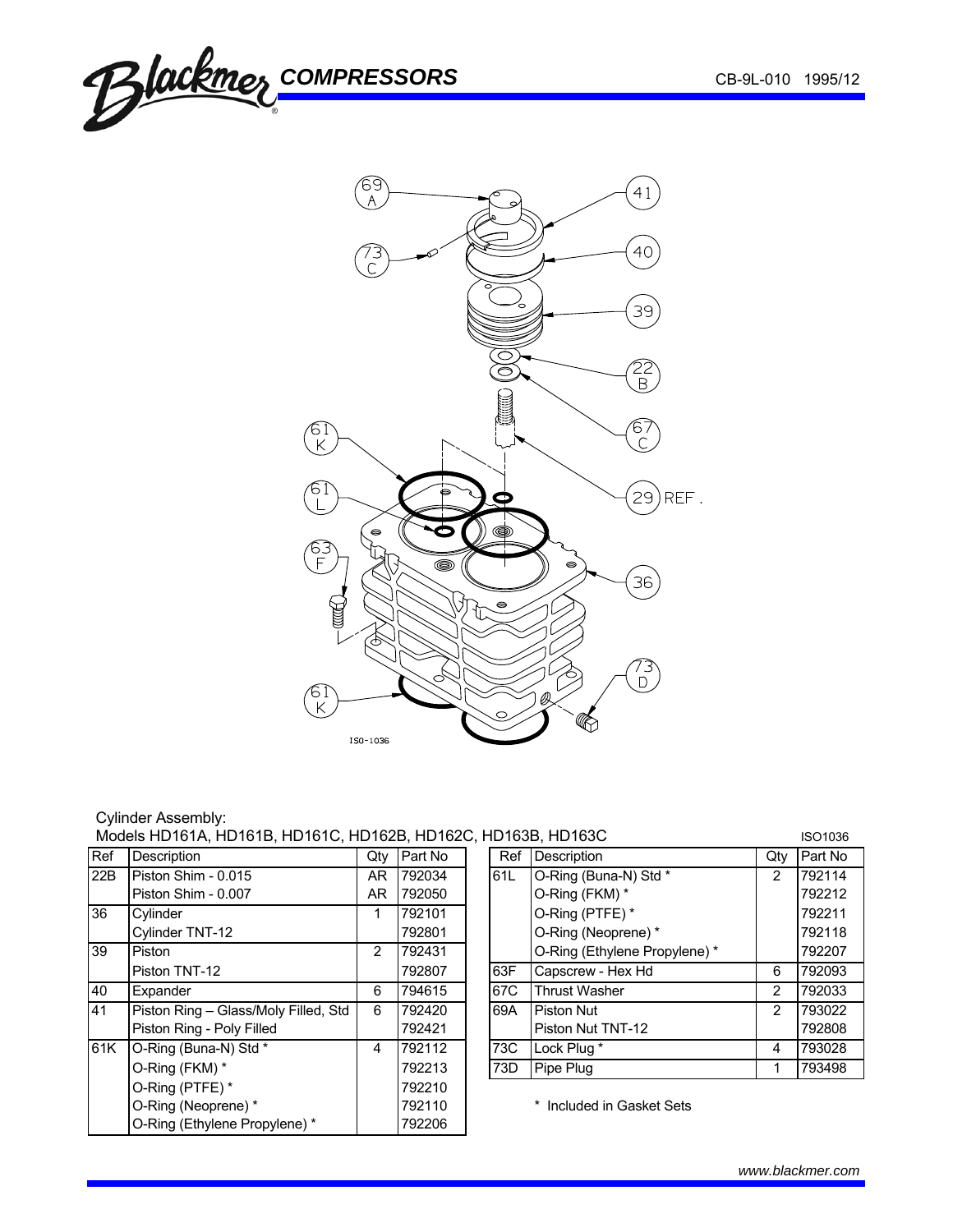

| Head Assembly:                                                        |                |
|-----------------------------------------------------------------------|----------------|
| Models HD161A, HD161B, HD161C, HD162A, HD162B, HD162C, HD163B, HD163C | <b>ISO1035</b> |

| Ref | Description                 | Qty | Part No  |
|-----|-----------------------------|-----|----------|
| 9C  | Valve Spring                | 4   | 792038   |
| 42A | Head                        |     | 792111   |
|     | Head TNT-12                 |     | 792800   |
| 44  | <b>Valve Assembly</b>       | 4   | 792056   |
| 44A | Valve Bumper                |     | 4 792054 |
| 44B | Valve Disc                  | 4   | 792037   |
| 44C | Valve Body                  | 4   | 792055   |
| 46  | Cage                        |     | 4 792051 |
|     | Cage TNT-12                 |     | 792803   |
| 49  | Valve Cap                   |     | 4 792003 |
|     | Valve Cap TNT-12            |     | 792804   |
| 60H | Gasket - Valve *            | 4   | 792201   |
| 60J | Gasket - Center Head Bolt * | 2   | 792203   |

| סטער שהאט וואסטלער אין דער אין דער אין דער אין דער אין דער דער אין דער דער אין דער דער דער דער דער דער דער דער |                    |  |             |  |     |                               | טטטו טטו |                |
|----------------------------------------------------------------------------------------------------------------|--------------------|--|-------------|--|-----|-------------------------------|----------|----------------|
| Ref                                                                                                            | <b>Description</b> |  | Qty Part No |  | Ref | <b>Description</b>            | Qtv      | <b>Part No</b> |
| 9C                                                                                                             | Valve Spring       |  | 4 792038    |  | 61S | O-Ring (Buna-N) Std *         |          | 4 792306       |
| 42A                                                                                                            | Head               |  | 1 792111    |  |     | O-Ring (FKM) *                |          | 792308         |
|                                                                                                                | Head TNT-12        |  | 792800      |  |     | O-Ring (PTFE) *               |          | 792307         |
| 44                                                                                                             | Valve Assembly     |  | 4 792056    |  |     | O-Ring (Neoprene)*            |          | 792309         |
| 44A                                                                                                            | Valve Bumper       |  | 4 792054    |  |     | O-Ring (Ethylene Propylene) * |          | 792310         |
| 44B                                                                                                            | Valve Disc         |  | 4 792037    |  | 63F | Capscrew - Hex Hd             |          | 4 792093       |
| 44C                                                                                                            | Valve Body         |  | 4 792055    |  | 63H | Capscrew - Hex Hd             |          | 2 792095       |
| 46                                                                                                             | Cage               |  | 4 792051    |  |     | Capscrew - Hex Hd TNT-12      |          | 792805         |
|                                                                                                                | Cage TNT-12        |  | 792803      |  | 65B | Valve Holddown Screw          |          | 4 792002       |
| 49                                                                                                             | Valve Cap          |  | 4 792003    |  |     | Valve Holddown Screw TNT-12   |          | 792806         |
|                                                                                                                | Valve Cap TNT-12   |  | 792804      |  | 73E | Pipe Plug                     |          | 2 793498       |
|                                                                                                                |                    |  |             |  |     |                               |          |                |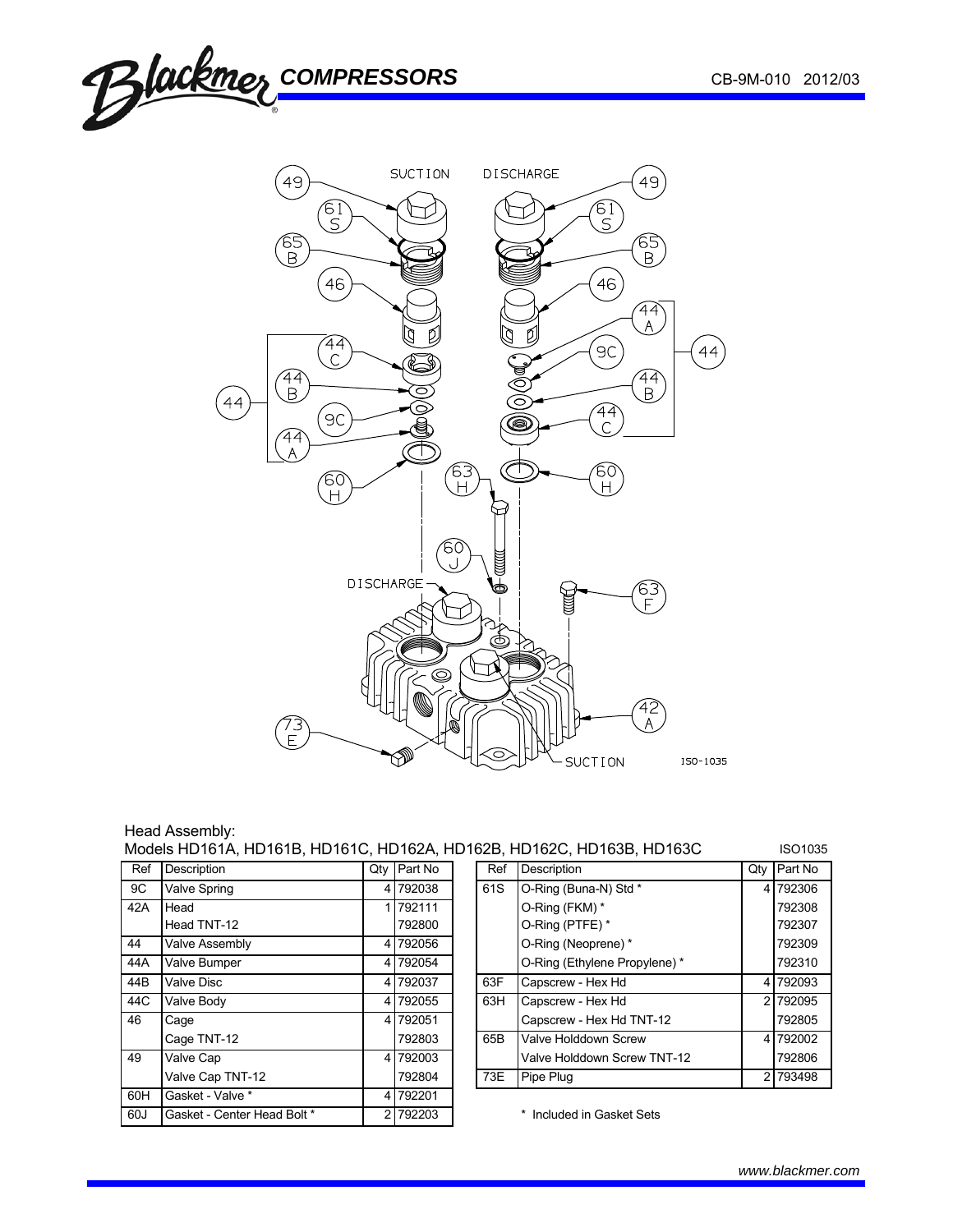

### Head Assembly with Unloaders: Models HD161A, HD161B, HD161C, HD162A, HD162B, HD162C, HD163B, HD163C ISO1043

| Ref | Description                  | Qty            | Part No |                              | Ref    | Description                  | Qty            | Part No |
|-----|------------------------------|----------------|---------|------------------------------|--------|------------------------------|----------------|---------|
| 9C  | Valve Spring                 | 4              | 792038  | O-Ring (Buna-N) Std *<br>61Z |        | 2                            | 792311         |         |
| 9E  | Unloader Spring              | 2              | 793293  |                              |        | O-Ring (FKM) *               |                | 792313  |
| 42A | Head                         | 1              | 792111  |                              |        | O-Ring (PTFE) *              |                | 792312  |
|     | Head TNT-12                  |                | 792800  |                              |        | O-Ring (Neoprene) *          |                | 792314  |
| 44  | Valve Assembly               | 4              | 792056  |                              |        | O-Ring (Ethylene Propylene)* |                | 792320  |
| 44A | Valve Bumper                 | 4              | 792054  |                              | 63F    | Capscrew - Hex Hd            | 4              | 792093  |
| 44B | Valve Disc                   | 4              | 792037  |                              | 63H    | Capscrew - Hex Hd            | 2              | 792095  |
| 44C | Valve Body                   | 4              | 792055  |                              |        | Capscrew - Hex Hd TNT-12     |                | 792805  |
| 46  | Cage                         | 2              | 792051  |                              | 63M    | Capscrew - Hex Hd            | 12             | 790053  |
|     | Cage TNT-12                  |                | 792803  |                              | 65B    | Valve Holddown Screw         | 4              | 792002  |
| 46A | Cage                         | 2              | 792282  |                              |        | Valve Holddown Screw TNT-12  |                | 792806  |
| 49  | Valve Cap                    | 2              | 792003  |                              | 73E    | Pipe Plug                    | 2              | 793498  |
|     | Valve Cap TNT-12             |                | 792804  |                              | 75D    | <b>Tube Elbow</b>            | 1              | 790355  |
| 60H | Gasket - Valve *             | 4              | 792201  |                              | 75E    | Tube Tee                     | 1              | 790356  |
| 60J | Gasket - Center Head Bolt *  | $\overline{c}$ | 792203  |                              | 76D    | Tube                         | 1              | 790192  |
| 61S | O-Ring (Buna-N) Std *        | 4              | 792306  |                              | 98A    | <b>Actuator Assembly</b>     | 2              | 792296  |
|     | O-Ring (FKM) *               |                | 792308  |                              | 98C    | Unloader Piston              | $\overline{2}$ | 793288  |
|     | O-Ring (PTFE) *              |                | 792307  |                              | 98D    | Unloader Body                | 2              | 792286  |
|     | O-Ring (Neoprene) *          |                | 792309  |                              | 98E    | Unloader Plunger             | 2              | 793290  |
|     | O-Ring (Ethylene Propylene)* |                | 792310  |                              | 98F    | Unloader Seal                | 4              | 792284  |
|     |                              |                |         |                              | $\sim$ | 111.122.122.022              | $\sim$         | 170002  |

| Ref | Description                  | Qty            | Part No | Ref             | Description                  | Qty            | Part No |
|-----|------------------------------|----------------|---------|-----------------|------------------------------|----------------|---------|
| 9C  | Valve Spring                 | 4              | 792038  | 61Z             | O-Ring (Buna-N) Std *        | 2              | 792311  |
| 9E  | <b>Unloader Spring</b>       | 2              | 793293  |                 | O-Ring (FKM) *               |                | 792313  |
| 42A | Head                         | 1              | 792111  |                 | O-Ring (PTFE)*               |                | 792312  |
|     | Head TNT-12                  |                | 792800  |                 | O-Ring (Neoprene)*           |                | 792314  |
| 44  | Valve Assembly               | 4              | 792056  |                 | O-Ring (Ethylene Propylene)* |                | 792320  |
| 44A | Valve Bumper                 | 4              | 792054  | 63F             | Capscrew - Hex Hd            | 4              | 792093  |
| 44B | Valve Disc                   | 4              | 792037  | 63H             | Capscrew - Hex Hd            | 2              | 792095  |
| 44C | Valve Body                   | 4              | 792055  |                 | Capscrew - Hex Hd TNT-12     |                | 792805  |
| 46  | Cage                         | 2              | 792051  | 63M             | Capscrew - Hex Hd            | 12             | 790053  |
|     | Cage TNT-12                  |                | 792803  | 65B             | Valve Holddown Screw         | 4              | 792002  |
| 46A | Cage                         | 2              | 792282  |                 | Valve Holddown Screw TNT-12  |                | 792806  |
| 49  | Valve Cap                    | 2              | 792003  | 73E             | Pipe Plug                    | 2              | 793498  |
|     | Valve Cap TNT-12             |                | 792804  | 75 <sub>D</sub> | <b>Tube Elbow</b>            | 1              | 790355  |
| 60H | Gasket - Valve *             | 4              | 792201  | 75E             | Tube Tee                     | 1              | 790356  |
| 60J | Gasket - Center Head Bolt *  | $\overline{2}$ | 792203  | 76 <sub>D</sub> | Tube                         | 1              | 790192  |
| 61S | O-Ring (Buna-N) Std *        | 4              | 792306  | 98A             | <b>Actuator Assembly</b>     | 2              | 792296  |
|     | O-Ring (FKM) *               |                | 792308  | 98C             | Unloader Piston              | 2              | 793288  |
|     | O-Ring (PTFE) *              |                | 792307  | 98D             | Unloader Body                | 2              | 792286  |
|     | O-Ring (Neoprene) *          |                | 792309  | 98E             | Unloader Plunger             | 2              | 793290  |
|     | O-Ring (Ethylene Propylene)* |                | 792310  | 98F             | Unloader Seal                | 4              | 792284  |
|     |                              |                |         | 98G             | Unloader Cap                 | $\overline{2}$ | 793287  |
|     |                              |                |         |                 |                              |                |         |